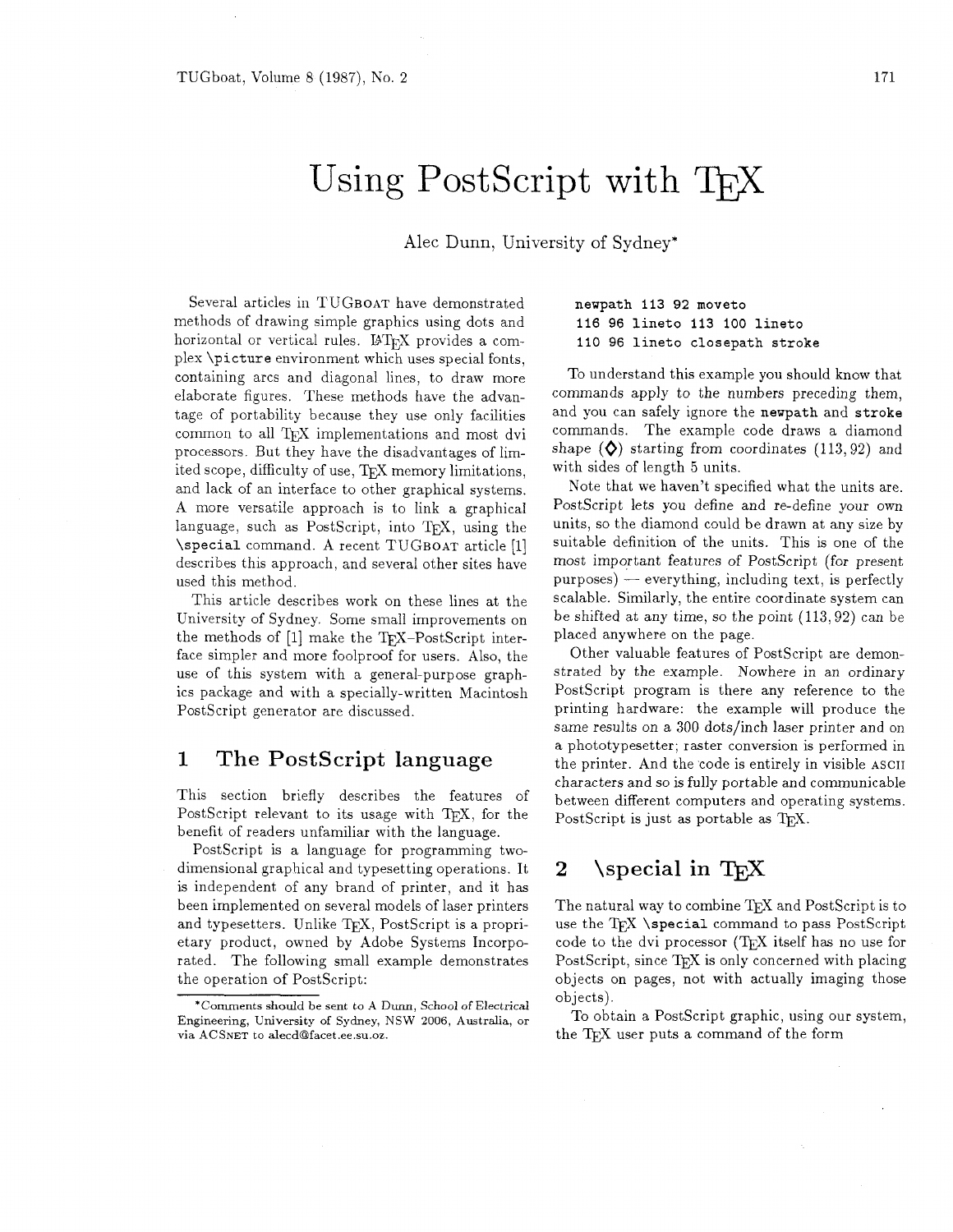## *\special(PF filename height width3*

into his or her TFX file at the point at which the lower left corner of the graphic is to be placed (which may be inside a float). The *PF* is just a keyword, chosen by us, to distinguish this kind of *\special*  command from any others which may be used (using a keyword for this purpose is recommended in *The WBook* page *228).* The PostScript code is in file *filename* — we don't insert the PostScript code itself because it tends to be verbose and the *\special*  command uses 7&X memory. The *height* and *width*  arguments define a bounding box for the graphic. (Historical reasons compelled the unfortunate choice of *height, width* order instead of PostScript's x, y order). An example of this form of *\special* command is :

### *\special{PF diamond 4mm 3mm)*

which is how the diamond example above was drawn.

The *\special* command' occupies no height or width (since  $T_F X$  can't interpret its contents), so in practice it must be supplemented by glue commands, for example:

```
\hbox to width 
C\vrule height height width Opt 
 \specialiPF filename height width)\hf ill
```
Of course, this can be simplified for users by a suitable macro.

This is the full extent of T<sub>E</sub>X's role  $-$  most of the work in combining T<sub>E</sub>X and PostScript is performed by the dvi processor. In this case the processor, called Dvi/PS, was written by us for Vax/VMS machines and is proprietary to the University of Sydney. If you have the source code to a different dvi processor you may be able to adapt it to handle the *\special* command (naturally, it must be driving a PostScript device!).

#### \special in Dvi/PS 3

When Dvi/PS encounters a *\special* command, it already knows the coordinates of the lower left corner of the graphic (by the same mechanisms by which it knows where text is to be placed); the *PF* keyword and the filename, *height,* and *width* arguments follow in the dvi file. Dvi/PS then scans the PostScript file to find its bounding box, which, if the file conforms to the Adobe structuring conventions *[2].* will be given in a specially-formatted comment line.

Knowing the bounding box of the graphic in its own PostScript coordinate space, and the desired location and bounding box in the page's space, Dvi/PS computes a suitable transformation matrix and sends this to the printer before sending the contents of the PostScript file. This relieves the user from having to know anything about the size of the PostScript graphic, or about its coordinate system from having to know anything about the size of the<br>PostScript graphic, or about its coordinate system<br>— the graphic will always appear where the user asked for it and at the size he or she asked for.

It is possible, even likely, that the user-specified bounding box and the graphic's PostScript bounding box will have different aspect ratios. PostScript allows different scale factors horizontally and vertically, so the graphic could be fitted exactly to the user's bounding box. But most users don't want their graphics distorted in this way, so Dvi/PS computes only one scale factor, according to the limiting dimension (horizontal or vertical), and applies that to both dimensions, adjusting the origin transformation so that the graphic will be centered in the non-limiting dimension.

An example may make the whole process clearer. Suppose the TFX file contains

## *\special{PF cat 180pt 200pt)*

so the user is asking for a graphic of  $200pt \times 180pt$  (in normal  $x, y$  order). Also suppose the PostScript file cat has a bounding box of  $(110,50)$  to  $(190,140)$ , after conversion to TEX points. The PostScript width is 80 pt and height 90 pt. The limiting dimension is the vertical, allowing a scale factor of  $2 \times$ , which leaves 40 pt of white space to be taken up in the horizontal. So Dvi/PS emits PostScript code to shift the origin horizontally by  $-110 + 40$  pt and vertically by -50 pt and then to magnify by 2. The graphic, as printed, will be 180pt high and 160pt wide, horizontally centered in its bounding box (see Figure 1).

If either dimension is given as zero in the *\special* command Dvi/PS ignores the corresponding PostScript dimension in its scaling calculation and doesn't center the graphic, leaving it left- or bottom-justified. Combinations of zero and non-zero arguments, in suitable macros, give most of the facilities users want.

It is not an error for the PostScript code to draw outside of its supposed bounding box, since users